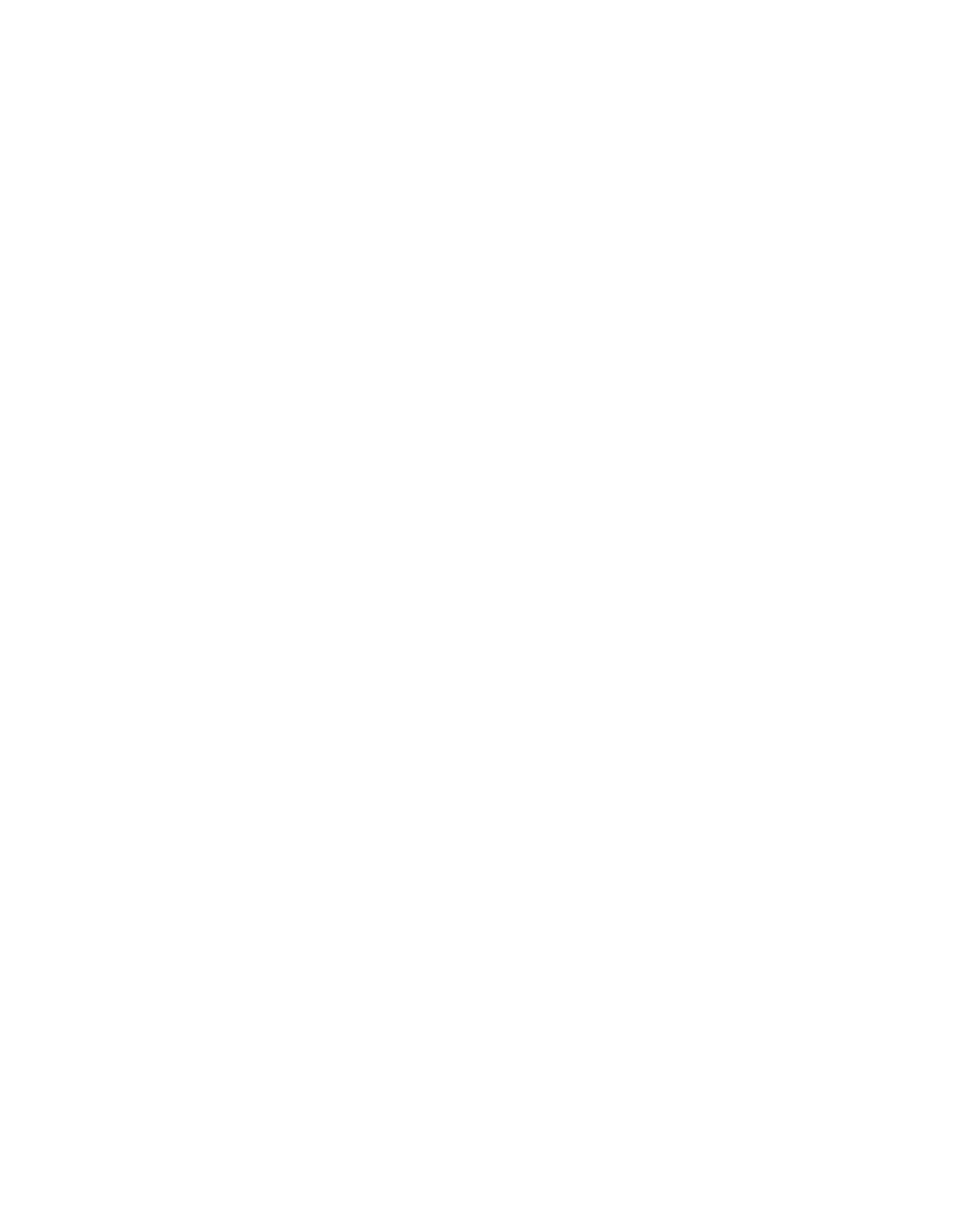# **LUNG ASSOCIATES OF SARASOTA NEW PATIENT INFORMATION RECORD**

#### **PATIENT INFORMATION (PLEASE PRINT OR WRITE LEGIBLY)**

| PATIENTS NAME                             | <b>MARITAL STATUS</b><br>M<br><b>W</b><br>S | <b>GENDER</b>  | <b>DATE OF BIRTH</b>    | SOCIAL SECURITY NO.       |
|-------------------------------------------|---------------------------------------------|----------------|-------------------------|---------------------------|
| <b>LOCAL ADDRESS</b>                      | <b>CITY AND STATE</b>                       |                | <b>ZIP CODE</b>         | HOME PHONE NO.            |
| <b>OUT OF STATE ADDRESS</b>               | <b>CITY AND STATE</b>                       |                | <b>ZIP CODE</b>         | HOME PHONE NO.            |
| PATIENT'S EMPLOYER                        | <b>ADDRESS</b>                              |                |                         | <b>BUSINESS PHONE NO.</b> |
| IN CASE OF EMERGENCY CONTACT:             | <b>RELATIONSHIP TO PATIENT</b>              |                |                         | PHONE NO.                 |
| <b>SPOUSE'S NAME</b>                      | <b>EMPLOYER</b>                             | <b>ADDRESS</b> |                         | <b>BUSINESS PHONE NO.</b> |
| WHO MAY WE THANK FOR REFERRING YOU TO US? |                                             |                | <b>FAMILY PHYSICIAN</b> |                           |
| E-mail Address for Patient Portal:        |                                             |                |                         |                           |

#### **INSURANCE INFORMATION I understand I am responsible for authorizations required by my**  insurance company for follow-up testing and office visits. **Initials:** \_\_\_\_\_\_\_\_\_\_\_\_\_\_ Date: \_\_\_\_\_\_\_\_\_\_\_\_\_\_\_\_\_\_\_\_\_

| WHO IS FINANCIALLY RESPONSIBLE FOR THIS BILL? |                                        | STREET ADDRESS, CITY, STATE AND ZIP CODE |                        | HOME PHONE NO.   |
|-----------------------------------------------|----------------------------------------|------------------------------------------|------------------------|------------------|
| I WILL BE PAYING TODAY BY: $\Box$ CASH        | $\Box$ CHECK<br>$\Box$ VISA/MASTERCARD |                                          |                        |                  |
| PRIMARY INSURANCE                             | NAME OF POLICYHOLDER                   |                                          | <b>CERTIFICATE NO.</b> | <b>GROUP NO.</b> |
| <b>SECONDARY INSURANCE</b>                    | <b>NAME OF POLICYHOLDER</b>            | POLICY NO.                               |                        |                  |
| <b>OTHER INSURANCE</b>                        |                                        |                                          |                        |                  |
|                                               | NAME OF POLICYHOLDER                   | POLICY NO.                               |                        |                  |
| MEDICARE NO.                                  | MEDICAID NO.                           | PROGRAM NO.                              | COUNTY NO.             | ACCOUNT NO.      |

# **MEDICARE SIGNATURE AUTHORIZATION**

I request that payment of authorized Medicare benefits be made on my behalf to LUNG ASSOCIATES for any services furnished by the group. I authorize any holder of medical information to release to the Health Care Financing Administration and its agent any information necessary to determine these benefits or the benefits payable for related services.

SIGNATURE: \_\_\_\_\_\_\_\_\_\_\_\_\_\_\_\_\_\_\_\_\_\_\_\_\_\_\_\_\_\_\_\_\_\_\_\_\_\_\_\_\_\_\_\_\_ DATE:\_\_\_\_\_\_\_\_\_\_\_\_\_\_\_\_\_\_\_\_\_\_\_

As it appears on your card

# **FINANCIAL POLICY**

Full payment is due at time of visit. We accept cash, checks, or VISA/Mastercard. We offer an extended payment plan with prior credit approval. We accept Medicare Assignment. All deductibles and the 20% co-pay are the responsibility of the guarantor. As a courtesy, we will bill your insurance company for you, but you are responsible for payment if the insurance company hasn't paid within 45 days. Regarding insurance companies with whom we are participating providers, all co-pays and deductibles are to be paid at time of visit. There is a \$15.00 service fee for any returned check and an 18% service fee for balances over 120 days. Our detailed financial policy is available for review at your request.

I understand that I am financially responsible for all charges rendered. I have read this information and understand it. SIGNATURE: \_\_\_\_\_\_\_\_\_\_\_\_\_\_\_\_\_\_\_\_\_\_\_\_\_\_\_\_\_\_\_\_\_\_\_\_\_\_\_\_\_\_\_ DATE: \_\_\_\_\_\_\_\_\_\_\_\_\_\_\_\_\_\_\_\_\_\_\_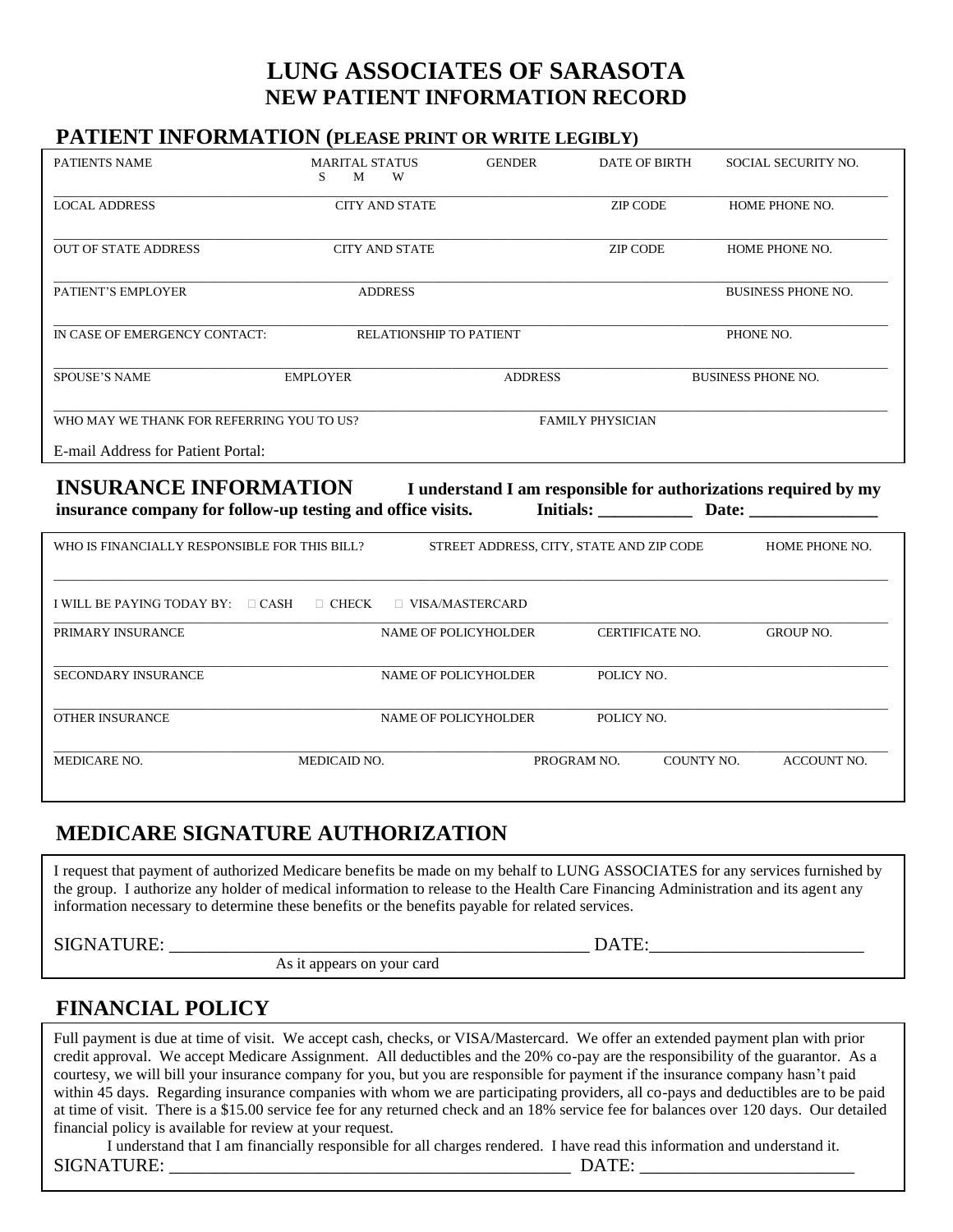#### **ACKNOWLEDGEMENT OF RECEIPT OF NOTICE OF PRIVACY PRACTICE**

**Notice to Patient:**

**We are required by law to provide a copy of our Notice of Privacy practice to you, which states how we may use and or/disclose your health information. Please sign the form to acknowledge receipt of the Notice. You may refuse to sign this acknowledgment if you wish.** 

Please print your name here

\_\_\_\_\_\_\_\_\_\_\_\_\_\_\_\_\_\_\_\_\_\_\_\_\_\_\_\_\_\_\_\_\_\_\_\_\_\_\_\_\_\_\_\_\_\_\_\_\_\_\_\_\_\_\_\_\_\_\_\_ Signature of Patient

\_\_\_\_\_\_\_\_\_\_\_\_\_\_\_\_\_\_\_\_\_\_\_\_\_\_\_\_\_\_\_\_\_\_\_\_\_\_\_\_ Date **Date** and the second contract of the second contract of the second contract of the second contract of the second contract of the second contract of the second contract of the second contract of the second contract of

We cannot discuss your health information with anyone other than yourself unless you authorize us to do so. Your PHI maybe be disclosed to the individuals you list below. Please list below names of the individuals you authorize our office to discuss care with.

**I give you permission to share my health information with:**

| n |  |
|---|--|
|   |  |

2. Name \_\_\_\_\_\_\_\_\_\_\_\_\_\_\_\_\_\_\_\_\_\_\_\_\_\_\_\_\_\_\_ Relationship \_\_\_\_\_\_\_\_\_\_\_\_\_\_\_ Phone\_\_\_\_\_\_\_\_\_\_\_\_\_

\_\_\_\_\_\_\_\_\_\_\_\_\_\_\_\_\_\_\_\_\_\_\_\_\_\_\_\_\_\_\_\_\_\_\_\_\_\_\_\_\_\_\_\_\_\_\_\_\_\_\_\_\_\_\_\_\_\_\_

**FOR OFFICE USE ONLY**

We have made every effort to obtain written acknowledgment of receipt of our Notice of Privacy from this patient, but it could not be obtained because:

\_\_\_\_\_\_\_\_\_\_\_\_\_\_\_\_\_\_\_\_\_\_\_\_\_\_\_\_\_\_\_\_\_\_\_\_\_\_\_\_\_\_\_\_\_\_\_\_\_\_\_\_\_\_\_\_\_\_\_\_\_\_ \_\_\_\_\_\_\_\_\_\_\_\_\_\_\_\_\_\_\_\_\_\_\_\_\_\_\_\_\_\_\_\_\_\_\_\_\_\_\_\_\_\_\_\_\_\_\_\_\_\_\_\_\_\_\_\_\_\_\_\_\_\_ \_\_\_\_\_\_\_\_\_\_\_\_\_\_\_\_\_\_\_\_\_\_\_\_\_\_\_\_\_\_\_\_\_\_\_\_\_\_\_\_\_\_\_\_\_\_\_\_\_\_\_\_\_\_\_\_\_\_\_\_\_\_

\_\_\_\_\_\_\_\_\_\_\_\_\_\_\_\_\_\_\_\_\_\_\_\_\_\_\_\_\_\_\_ \_\_\_\_\_\_\_\_\_\_\_\_\_\_\_\_\_\_\_\_\_\_\_\_\_\_\_\_\_\_\_

- $\Box$  The patient refused to sign
- □ Due to an emergency it was not possible to obtain acknowledgment
- $\Box$  We were not able to communicate with the patient.
- $\Box$  Other (Please provide specific details)

Employee Signature **Date** Date

HIPAA Acknowledgement of Receipt of the Notice of Privacy Practices *This form does not constitute legal advice and covers only federal, not state, law.*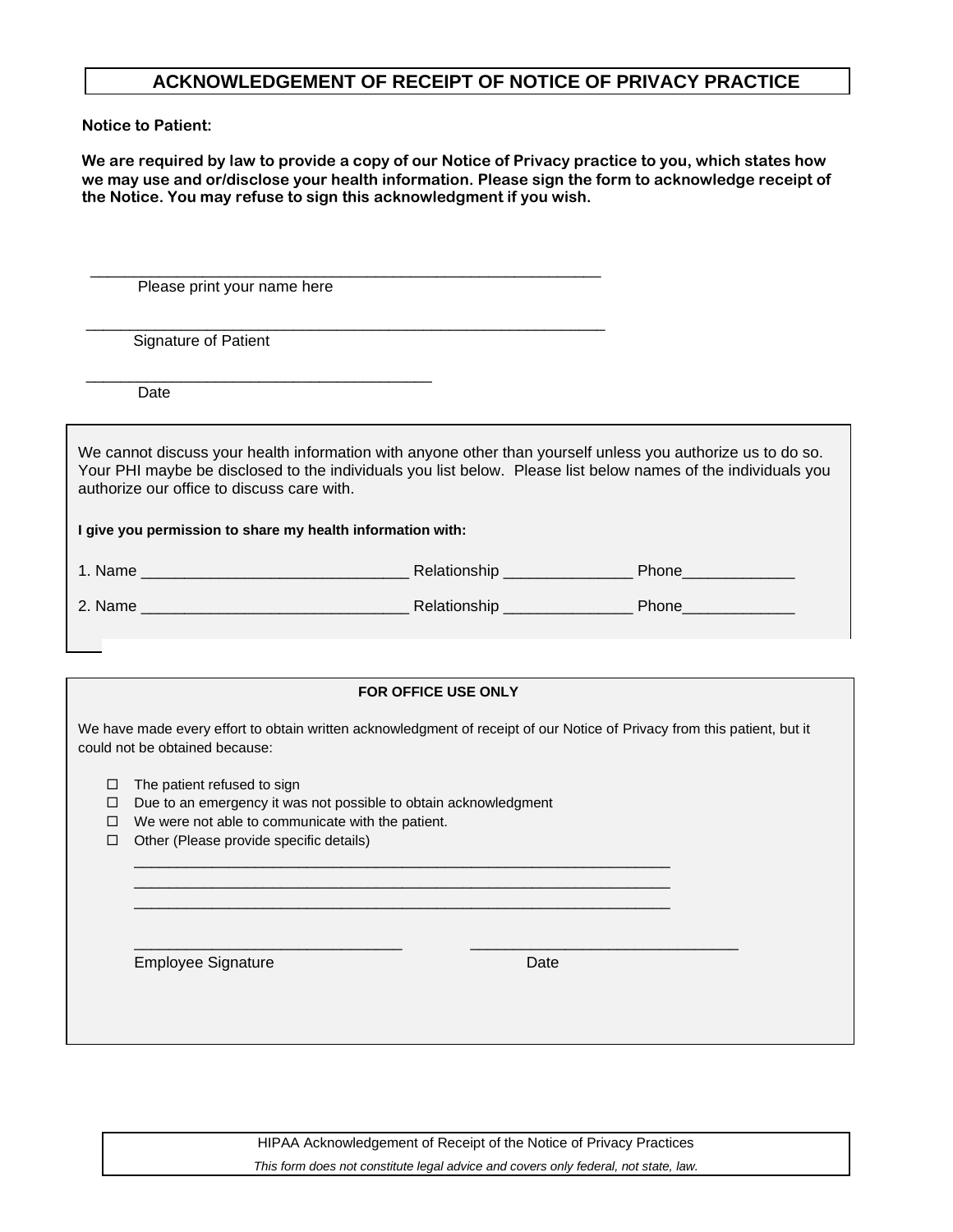#### **HEALTH QUESTIONNAIRE**

|                                                                                                                                                                                                                               | DOB:        |  |
|-------------------------------------------------------------------------------------------------------------------------------------------------------------------------------------------------------------------------------|-------------|--|
|                                                                                                                                                                                                                               | <b>DATE</b> |  |
| How long have you had this problem? Week(s) _______ Month(s) $Year(s)$                                                                                                                                                        |             |  |
| Pharmacy name and address and the contract of the contract of the contract of the contract of the contract of the contract of the contract of the contract of the contract of the contract of the contract of the contract of |             |  |

## **PLEASE ANSWER** *ALL* **QUESTIONS ON EVERY PAGE – THANK YOU!**

### **Have you been experiencing any of the following over the past 2 weeks?** (Check all that apply)

| Fever/chills or sweats | Coughing up blood     | Heartburn               |
|------------------------|-----------------------|-------------------------|
| Weight loss or gain    | Shortness of breath   | <b>Ulcers</b>           |
| Fatigue/tiredness      | Wheezing              | Vomiting or nausea      |
| Headaches              | Chest tightness       | Dark or bloody stools   |
| Allergies/hay fever    | Pain with breathing   | Frequent urination      |
| Eye/vision problems    | Snoring               | Burning urination       |
| Ear/hearing problems   | Calf or leg pain      | <b>Easy bruising</b>    |
| Nose/nasal problems    | Chest pain/angina     | Aching muscles          |
| Postnasal drip         | Dizzy spells          | <b>Anxious feelings</b> |
| Swollen glands         | Stomach trouble       | Frequent thirst/hunger  |
| Coughing spells        | Indigestion           | Blood in urine          |
| Coughing up phlegm     | Constipation/diarrhea | Other                   |

# **Do you have a problem now or in the past with any of the following?**

(Check all that apply)

- \_\_\_ Anemia
- \_\_\_ Arthritis
- \_\_\_ Asthma \_\_\_ Bone fractures
- \_\_\_ Bronchitis
- \_\_\_ Cancer
- \_\_\_ Depression
- \_\_\_ Diabetes
- \_\_\_ Emphysema
- Gastric reflux
- \_\_\_ Gout
- \_\_\_ Hay fever
- \_\_\_ Heart attack/Angina
- \_\_\_ Heart disease
- \_\_\_ Heart murmur
- \_\_ Heart valve disease
- \_\_\_ High blood pressure
- \_\_\_ Irregular heartbeat
- \_\_\_ Kidney stones
- \_\_\_ Nervousness
- \_\_\_ Osteoporosis
- Pneumonia
- \_\_\_ Phlebitis, blood clots
- \_\_\_ Prostate problems
- \_\_\_ Rashes
- \_\_\_ Rheumatic fever
- \_\_\_ Seizures
- \_\_\_ Sinusitis
- \_\_\_ Sleep problems
- Stroke or TIA's
- \_\_\_ Thyroid problems
- \_\_\_ Ulcers
- \_\_\_ Urine infections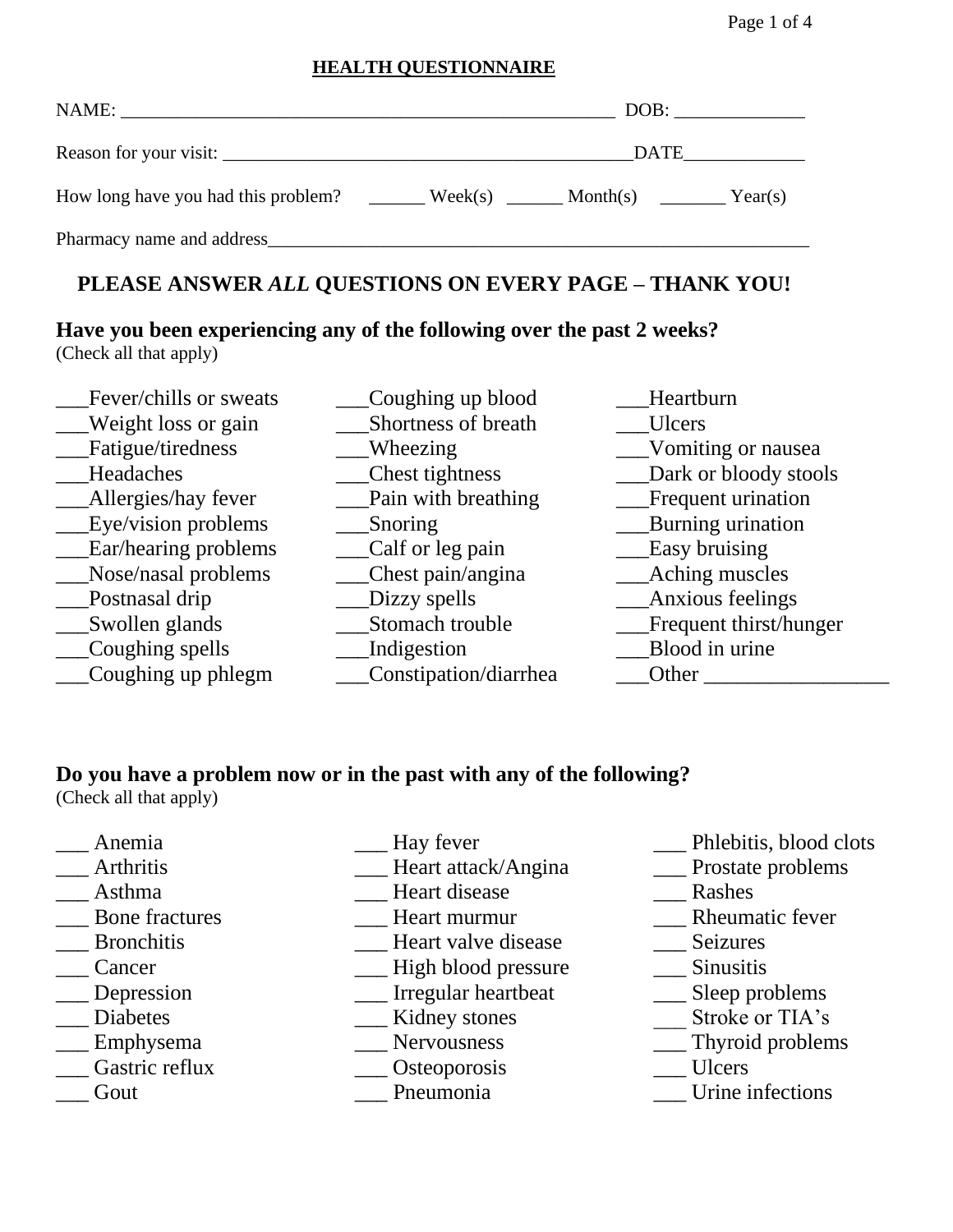## **ALLERGIES**

| Are you allergic to any medications?<br>$\Box$ YES                               | $\Box$ NO     |                         | If yes, please list below: |                |
|----------------------------------------------------------------------------------|---------------|-------------------------|----------------------------|----------------|
|                                                                                  |               |                         |                            |                |
|                                                                                  |               |                         |                            |                |
|                                                                                  |               |                         |                            |                |
|                                                                                  |               |                         |                            |                |
| Are you allergic to any foods, dyes, or other?                                   |               |                         |                            |                |
| Please explain:                                                                  |               |                         |                            |                |
|                                                                                  |               |                         |                            |                |
| ,我们也不会有什么。""我们的人,我们也不会有什么?""我们的人,我们也不会有什么?""我们的人,我们也不会有什么?""我们的人,我们也不会有什么?""我们的人 |               |                         |                            |                |
| <b>IMMUNIZATIONS</b>                                                             |               |                         |                            |                |
| Do you get the Influenza vaccine every year?                                     | $\Box$ YES    | $\Box$ NO               |                            |                |
| Have you ever had the Pneumonia vaccine?                                         | $\square$ YES | $\square$ NO            |                            |                |
| Have you ever had the TB skin test?                                              | $\square$ YES | $\Box$ NO               |                            |                |
| <b>FAMILY HISTORY</b><br>Alive (yes or no)<br>$\underline{Age}$                  |               | <b>Medical Problems</b> |                            | Cause of Death |
| Father:                                                                          |               |                         |                            |                |
|                                                                                  |               |                         |                            |                |
|                                                                                  |               |                         |                            |                |
|                                                                                  |               |                         |                            |                |
|                                                                                  |               |                         |                            |                |
| Child:                                                                           |               |                         |                            |                |
| Child:                                                                           |               |                         |                            |                |
|                                                                                  |               |                         |                            |                |
|                                                                                  |               |                         |                            |                |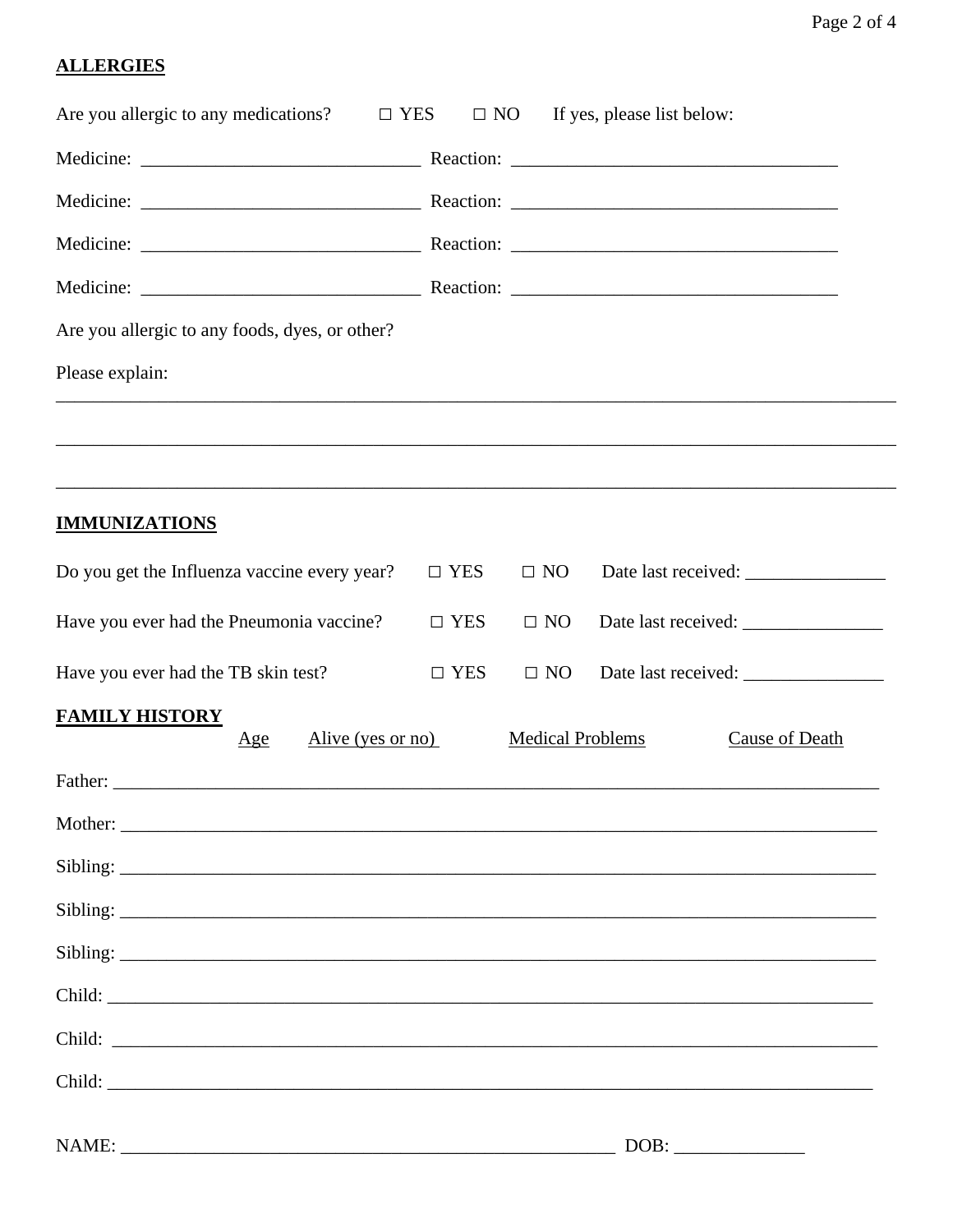### **SOCIAL HISTORY**

| <b>Marital Status:</b>       | $\Box$ Single $\Box$ Married $\Box$ Divorced $\Box$ Widowed<br>$\Box$ Separated           |
|------------------------------|-------------------------------------------------------------------------------------------|
|                              |                                                                                           |
| Alcohol use:                 | Now? $\Box$ YES $\Box$ NO<br>In the past? $\Box$ YES $\Box$ NO                            |
|                              | How many drinks? ___ Day ___ Week ___ Month                                               |
| Smoking:                     | Now? $\Box$ YES $\Box$ NO<br>In the past? $\Box$ YES $\Box$ NO                            |
|                              |                                                                                           |
|                              |                                                                                           |
|                              |                                                                                           |
|                              | Have you ever been exposed to the following? Please check all that apply.                 |
|                              | $\Box$ Asbestos $\Box$ Dust $\Box$ Metal $\Box$ Mining $\Box$ Wheat dust $\Box$ Chemicals |
|                              | Have you ever had a positive TB skin test? $\Box$ YES $\Box$ NO                           |
|                              | Have you ever been exposed to TB (tuberculosis)? $\Box$ YES $\Box$ NO                     |
|                              |                                                                                           |
|                              |                                                                                           |
| <b>MEDICATIONS</b>           |                                                                                           |
| Please list ALL medications: | How often?<br>Dose                                                                        |
|                              |                                                                                           |
|                              |                                                                                           |
|                              |                                                                                           |
|                              |                                                                                           |
|                              |                                                                                           |
|                              | (Additional lines next page)                                                              |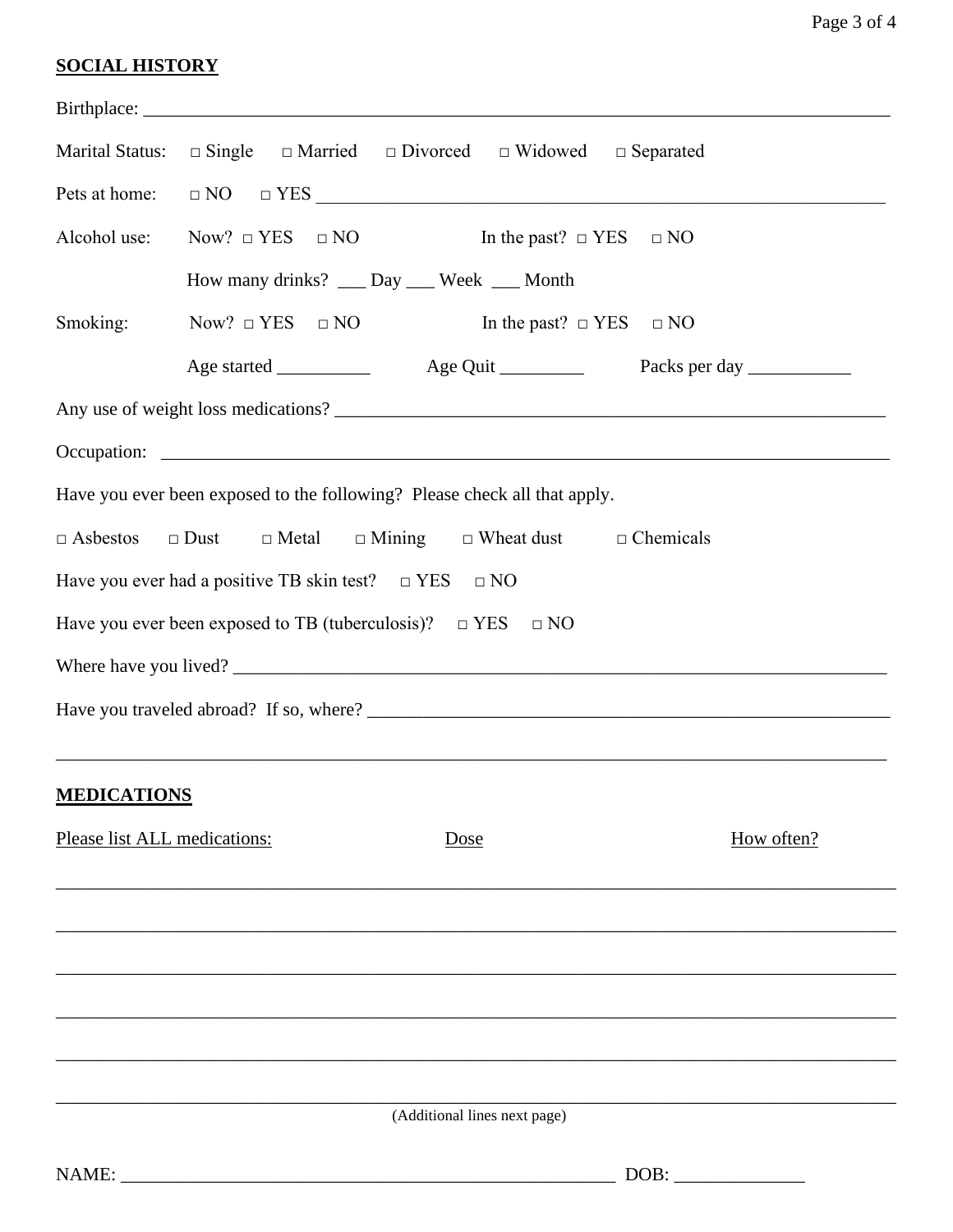| <b>SURGERIES</b>        |      |       |  |
|-------------------------|------|-------|--|
|                         | Year | Where |  |
|                         |      |       |  |
|                         |      |       |  |
|                         |      |       |  |
|                         |      |       |  |
|                         |      |       |  |
|                         |      |       |  |
|                         |      |       |  |
|                         |      |       |  |
|                         |      |       |  |
|                         |      |       |  |
| <b>HOSPITALIZATIONS</b> |      |       |  |
|                         | Year | Where |  |
|                         |      |       |  |
|                         |      |       |  |
|                         |      |       |  |
|                         |      |       |  |
|                         |      |       |  |
|                         |      |       |  |
|                         |      |       |  |
|                         |      |       |  |
|                         |      |       |  |
| <b>MEDICAL PROBLEMS</b> |      |       |  |
|                         |      |       |  |
|                         |      |       |  |
|                         |      |       |  |
|                         |      |       |  |
|                         |      |       |  |
|                         |      |       |  |
|                         |      |       |  |
|                         |      |       |  |
|                         |      |       |  |
|                         |      |       |  |
|                         |      |       |  |
|                         |      |       |  |
|                         |      |       |  |
|                         |      |       |  |
|                         |      |       |  |
|                         |      |       |  |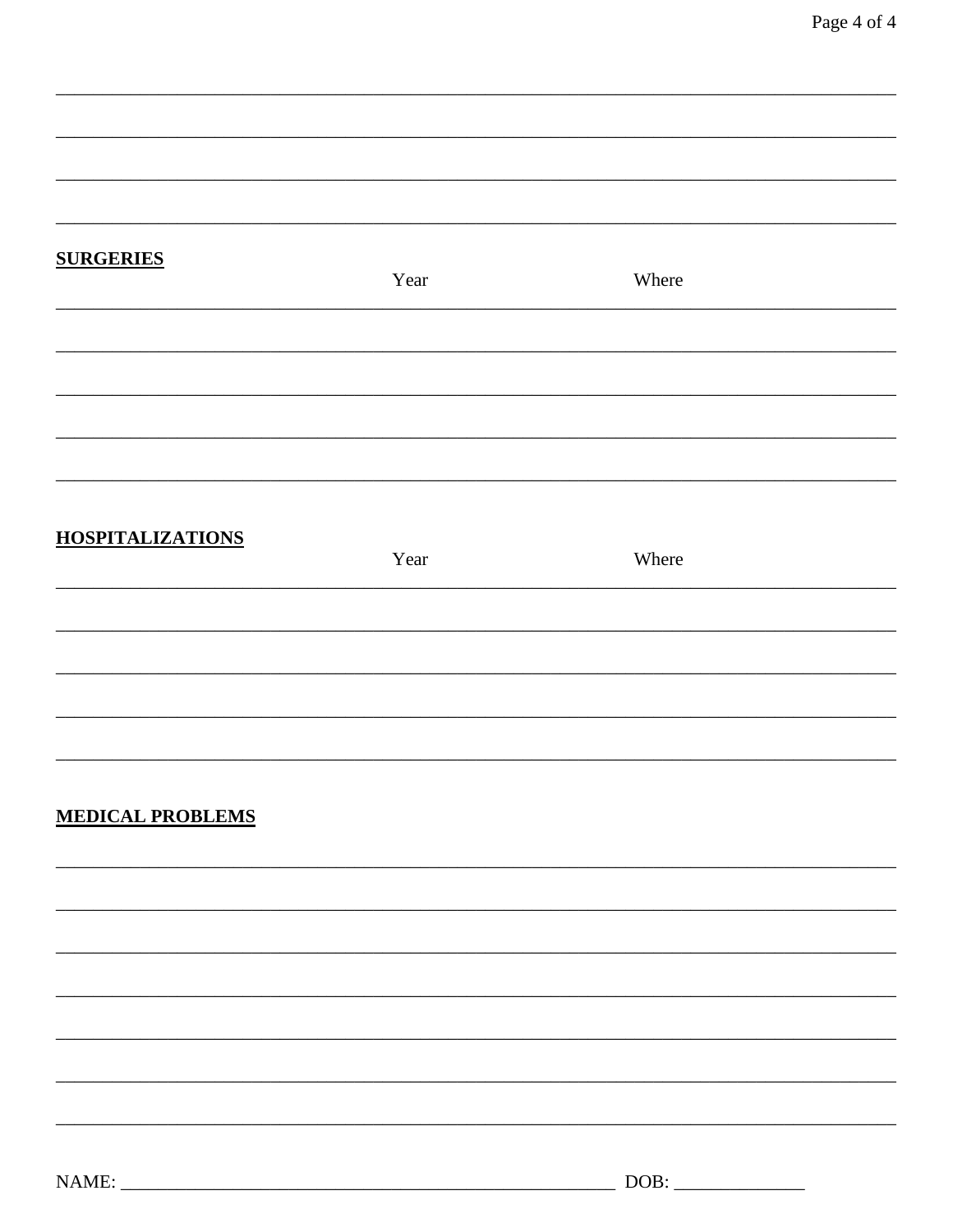### **NOTICE OF PRIVACY PRACTICES**

#### **THIS NOTICE DESCRIBES HOW MEDICAL INFORMATION ABOUT YOU MAY BE USED AND DISCLOSED AND HOW YOU CAN GET ACCESS TO THIS INFORMATION. PLEASE REVIEW IT CAREFULLY.**

We are required by law to maintain the privacy of your protected health information, to notify you of our legal duties and privacy practices with respect to your health information, and to notify affected individuals following a breach of unsecured health information. This Notice summarizes our duties and your rights concerning your information. Our duties and your rights are set forth more fully in 45 CFR Part 164. We are required to abide by the terms of our Notice that is currently in effect.

**1.Uses and Disclosures We May Make Without Written Authorization**. We may use or disclose your health information for certain purposes without your written authorization, including the following:

*Treatment.* We may use or disclose your information for purposes of treating you. For example, we may disclose your information to another health care provider so they may treat you; to provide appointment reminders; or to provide information about treatment alternatives or services we offer.

*Payment.* We may use or disclose your information to obtain payment for services provided to you. For example, we may disclose information to your health insurance company or other payer to obtain pre-authorization or payment for treatment.

*Healthcare Operations.* We may use or disclose your information for certain activities that are necessary to operate our practice and ensure that our patients receive quality care. For example, we may use information to train or review the performance of our staff or make decisions affecting the practice.

*Other Uses or Disclosures.* We may also use or disclose your information for certain other purposes allowed by 45 CFR § 164.512 or other applicable laws and regulations, including the following:

To avoid a serious threat to your health or safety or the health or safety of others. As required by state or federal law such as reporting abuse, neglect or certain other events.

As allowed by workers compensation laws for use in workers compensation proceedings.

For certain public health activities such as reporting certain diseases.

For certain public health oversight activities such as audits, investigations, or licensure actions.

In response to a court order, warrant or subpoena in judicial or administrative proceedings.

For certain specialized government functions such as the military or correctional institutions. For research purposes if certain conditions are satisfied.

In response to certain requests by law enforcement to locate a fugitive, victim or witness, or to report deaths or certain crimes.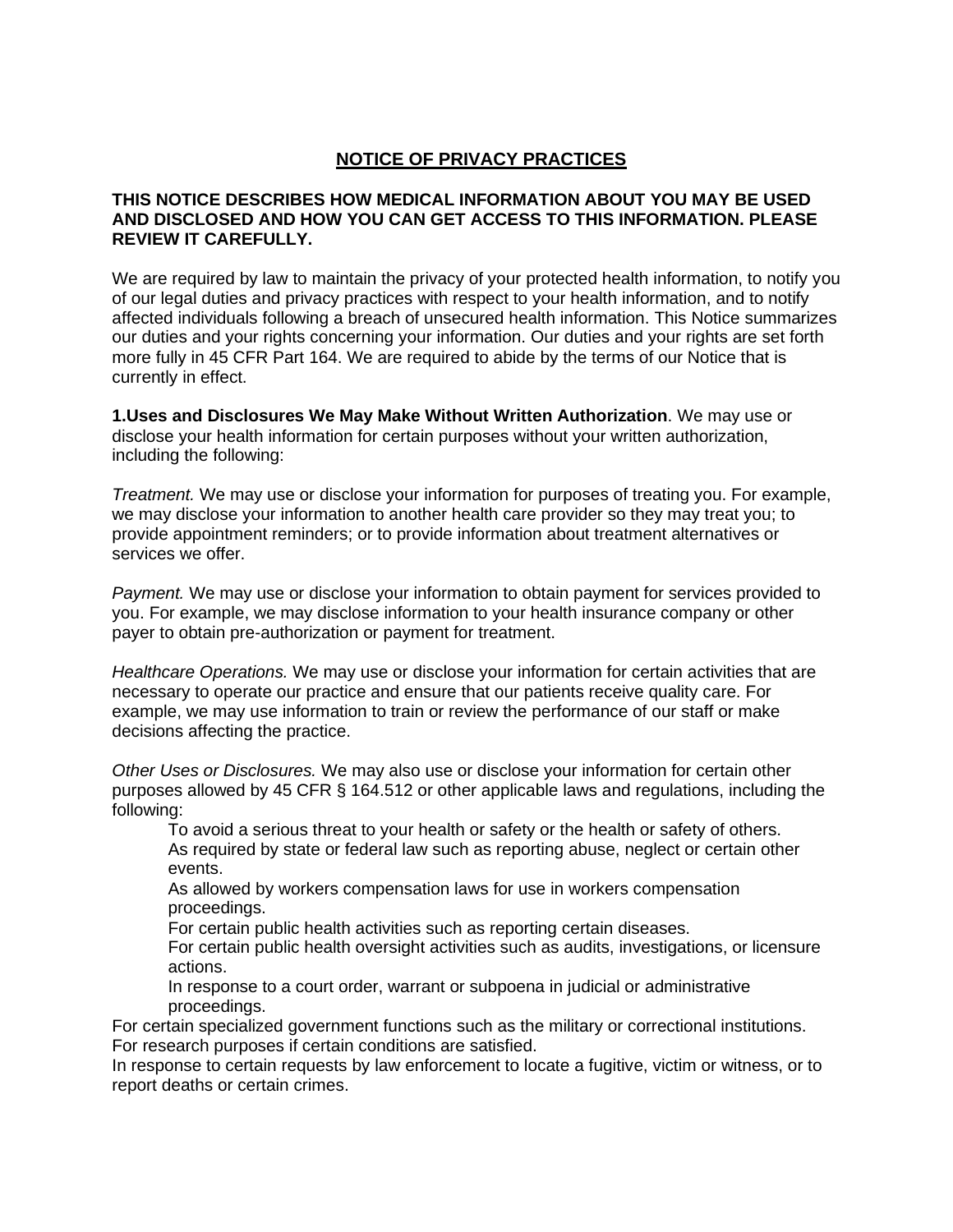To coroners, funeral directors, or organ procurement organizations as necessary to allow them to carry out their duties.

**2. Disclosures We May Make Unless You Object**. Unless you instruct us otherwise, we may disclose your information as described below.

To a member of your family, relative, friend, or other person who is involved in your healthcare or payment for your healthcare. We will limit the disclosure to the information relevant to that person's involvement in your healthcare or payment.

**3.Uses and Disclosures with Your Written Authorization**. Other uses and disclosures not described in this Notice will be made only with your written authorization, including most uses or disclosures of psychotherapy notes; for most marketing purposes; or if we seek to sell your information. You may revoke your authorization by submitting a written notice to the Privacy Contact identified below. The revocation will not be effective to the extent we have already acted in reliance on the authorization.

#### **4. Your Rights Concerning Your Protected Health Information**. You have the following rights concerning your health information. **To exercise any of these rights, you must submit a written request to the Privacy Officer identified below.**

You may request additional restrictions on the use or disclosure of information for treatment, payment, or healthcare operations. We are not required to agree to the requested restriction except in the limited situation in which you or someone on your behalf pays for an item or service, and you request that information concerning such item or service not be disclosed to a health insurer. We normally contact you by telephone or mail at your home address. You may request that we contact you by alternative means or at alternative locations. We will accommodate reasonable requests. You may inspect and obtain a copy of records that are used to make decisions about your care or payment for your care, including an electronic copy. We may charge you a reasonable cost-based fee for providing the records. We may deny your request under limited circumstances, e.g., if we determine that disclosure may result in harm to you or others. You may request that your protected health information be amended. We may deny your request for certain reasons, e.g., if we did not create the record of if we determine that the record is accurate and complete. You may receive an accounting of certain disclosures we have made of your protected health information. You may receive the first accounting within a 12-month period free of charge. We may charge a reasonable cost-based fee for all subsequent requests during that 12-month period. You may obtain a paper copy of this Notice upon request. You have this right even if you have agreed to receive the Notice electronically.

**5. Changes to This Notice**. We reserve the right to change the terms of this Notice at any time, and to make the new Notice effective for all protected health information that we maintain. If we materially change our privacy practices, we will post a copy of the current Notice in our reception area and on our website. You may obtain a copy of the operative Notice from our receptionist or Privacy Officer.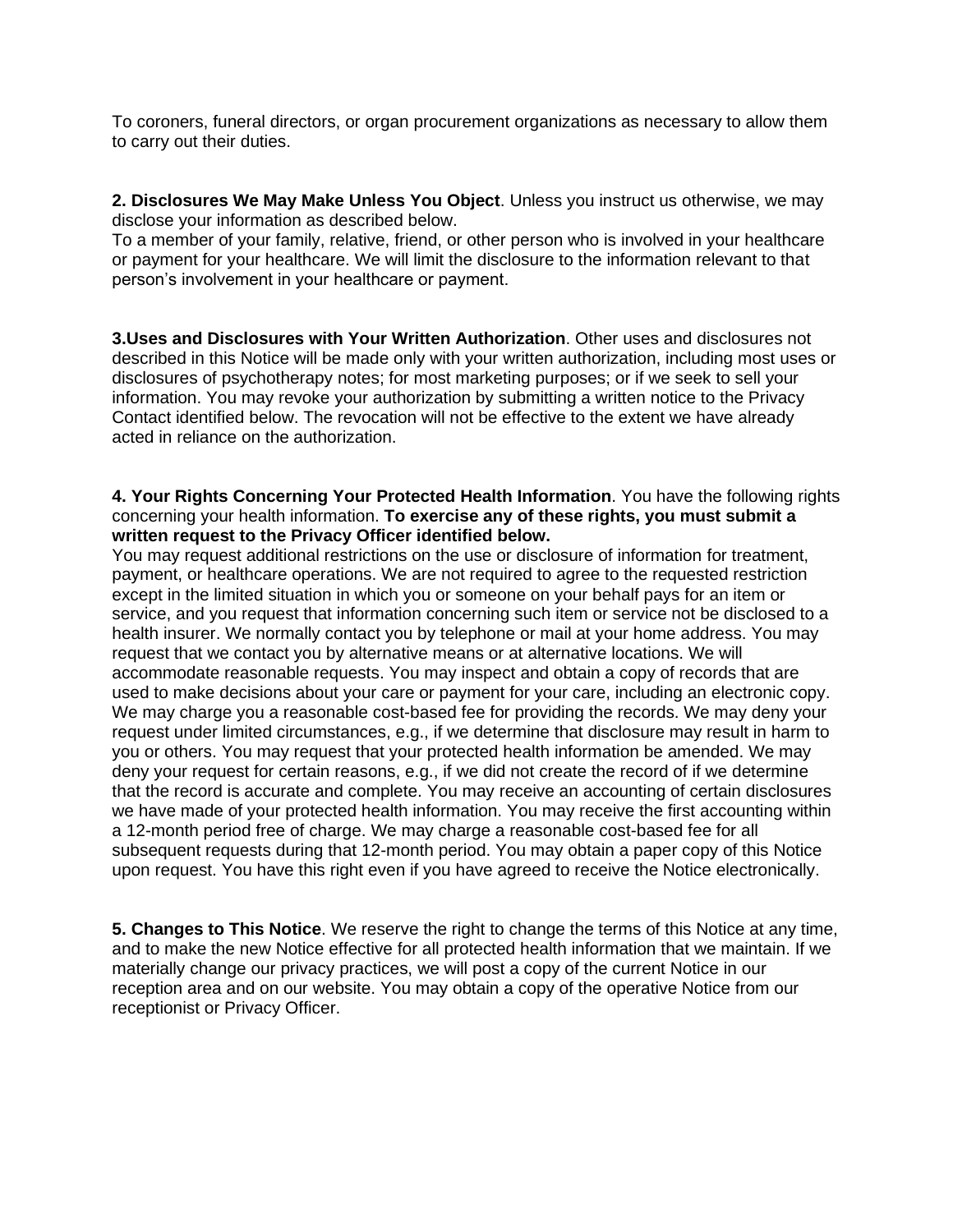**6**. **Complaints**. You may complain to us or to the Secretary of Health and Human Services if you believe your privacy rights have been violated. You may file a complaint with us by notifying our Privacy Officer. All complaints must be in writing. We will not retaliate against you for filing a complaint.

**7. Contact Information**. If you have any questions about this Notice, or if you want to object to or complain about any use or disclosure or exercise any right as explained above, please contact:

**Courtney Wade, MBA-HM Practice Administrator Phone: (941) 366-5864 ext. 810 Address: 1921 Waldemere St., Ste. 705 Sarasota, FL 34239 E-mail: [cwade@lung-associates.com](mailto:cwade@lung-associates.com)**

**Effective Date. This Notice is effective as of March 15, 2021**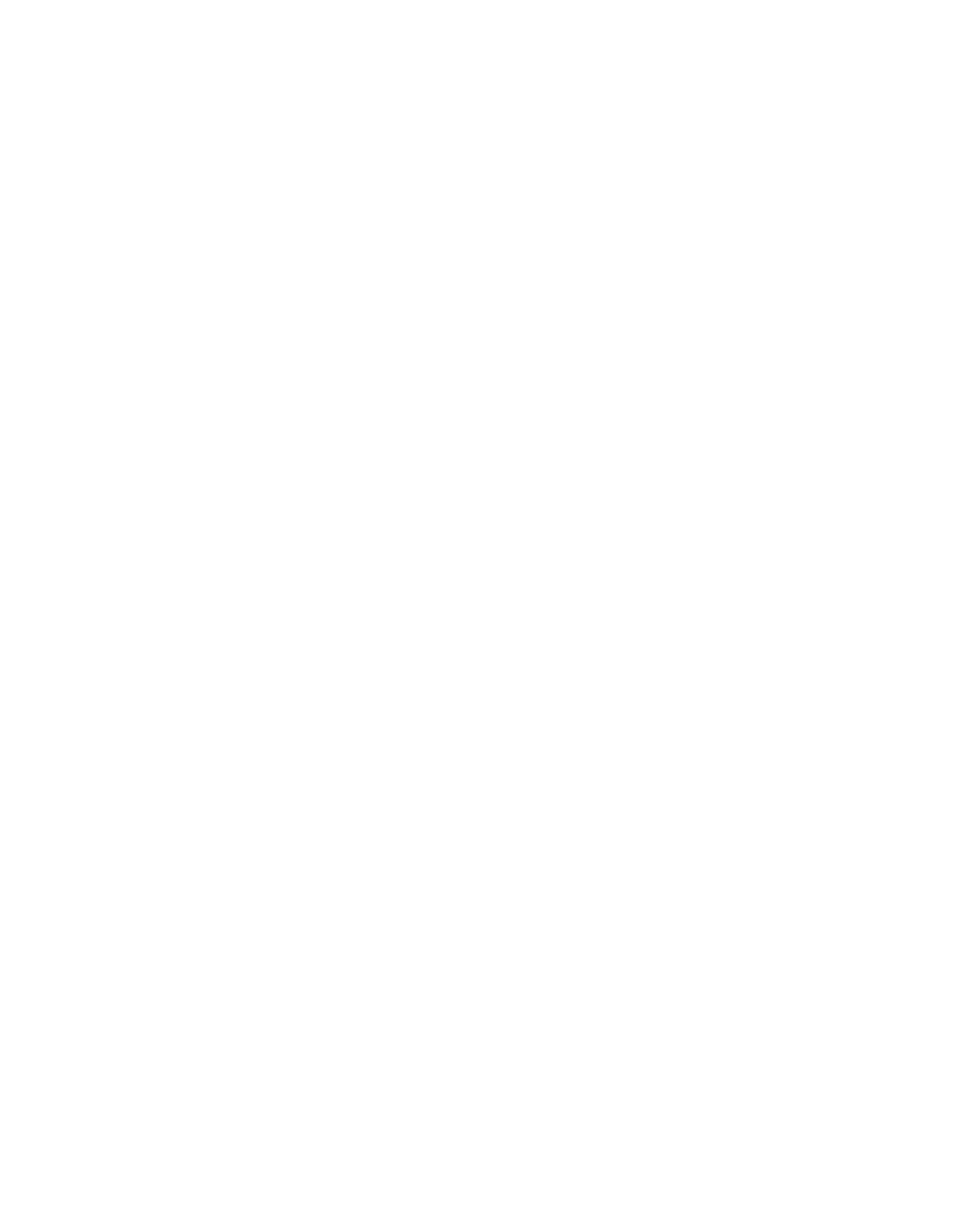



## Lung Associates of Sarasota Follow My Health Patient Portal

A patient portal is a web-based pathway that gives existing patients access to a secure, convenient way to manage their personal health care information at Lung Associates of Sarasota.

How Can the Portal Help Me?

The patient portal allows you to view, track, and update your medical record. Request appointments and prescription refills Communicate non-urgent messages

How Do I Start?

- 1. Invitation E-mail Let the staff know your email address and you will receive a portal invitation. You will also be informed of your security code to set up your user name and password. If you do not get the email, check your junk or spam folder. In the email will be a link to the Follow My Health Portal. Keep the email open until you are completely registered. This link ties and transmits your medical health record to the new portal account.
- 2. Lung Associates Website If you go to our website at [www.lung-associates.com,](http://www.lung-associates.com/) you will find a link to register for the portal.

Follow My Health Requirements:

Supported browers: Internet Explorer 8.0 or higher, Modern versions of Chrome, Firefox, and Safari.

Welcome to a new way of keeping track of your health status at Lung Associates of Sarasota!

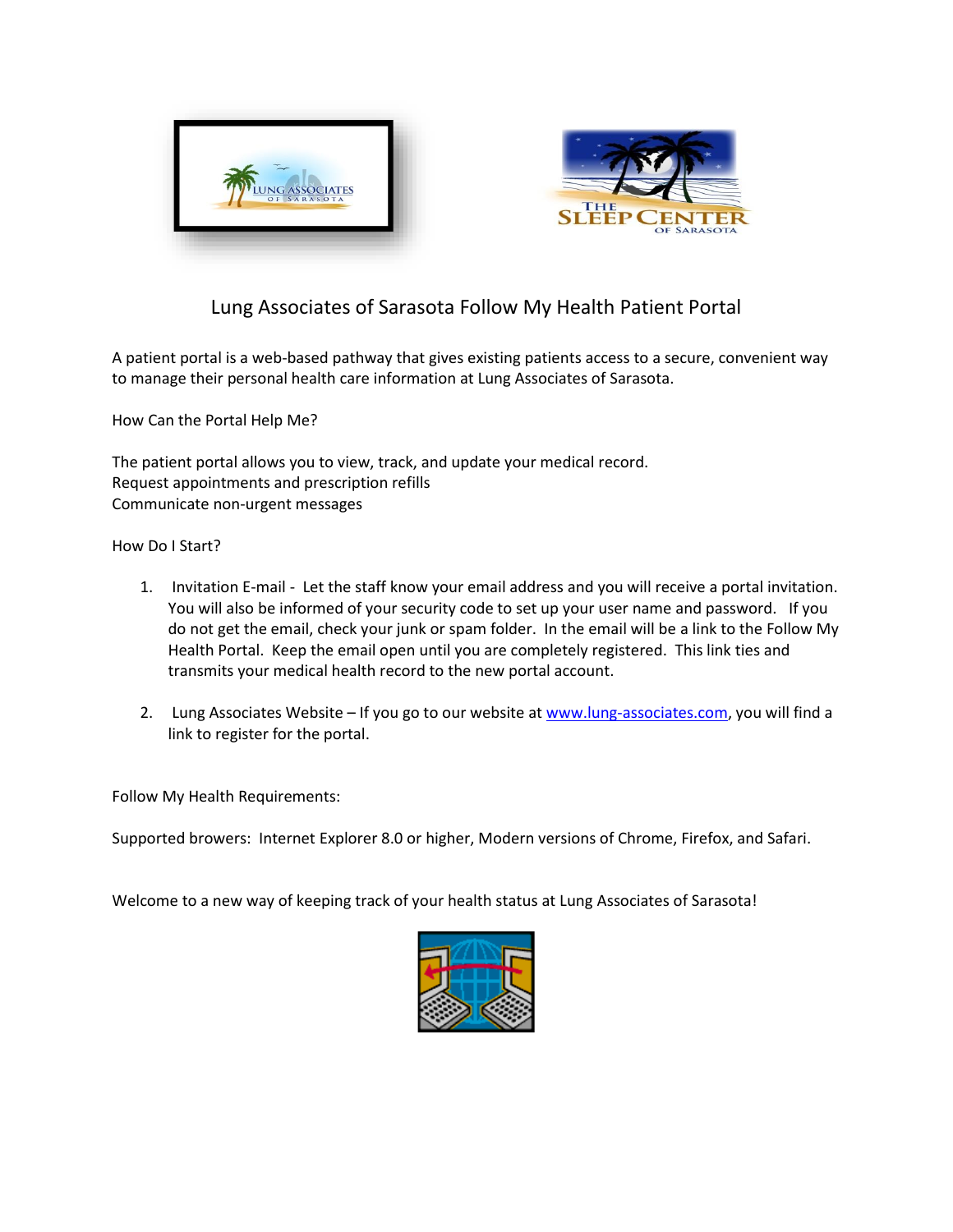### **Steps to Set-up Patient Portal**

1. Patient receives an e-mail titled "FollowMyHealth - Invitation to join Lung Associates of Sarasota". Open this email. Click "Click Here" to begin the registration process.

| Congratulations on joining the new generation of patients who are taking a proactive role in managing their health care wit                                                                                                         |
|-------------------------------------------------------------------------------------------------------------------------------------------------------------------------------------------------------------------------------------|
| Click Here to begin the registration process.                                                                                                                                                                                       |
| #1 Choose a login method on the registration screen. Use one of the IDs you already have for Google, Yahoo, Facebook<br>you will be prompted to create a Google account for a login.                                                |
| #2 Accept the agreement to share your email usemame. This is solely for the purpose of authenticating your online health                                                                                                            |
| #3 Enter your Invitation Code. This is the last four digits of your social security number or number provided by clinic. C                                                                                                          |
| You will then be ready to access and manage your personal health record in a secure online environment 24 hours a day/7                                                                                                             |
| Don't forget - with FollowMyHealth you can review your medical information  update your demographic data connect<br>appointmentsrequest prescription refills and so much more!<br>Thank you for signing up to use Follow My Health! |
| Sincerely,                                                                                                                                                                                                                          |
| Your Follow MyHealth team                                                                                                                                                                                                           |

2. Click "Create an Account". Pop-up appears. Click "FMH" icon.

| <b>LUNG ASSOCIATES</b>                                                | LUNG ASSOCIATES                                                                                                                                        |
|-----------------------------------------------------------------------|--------------------------------------------------------------------------------------------------------------------------------------------------------|
| <b>SLEEP CENTER</b>                                                   | SLEEP CENTER                                                                                                                                           |
| Log In<br>click to log in to your account<br><b>Create an Account</b> | $-$ Log In<br>App Store<br>Select your account login method or Go Back,<br>Coogle play<br>EMB<br>$\mathbf{1}$ 8 $\mathbf{\odot}$ !<br><b>Ay e</b><br>D |
| Heip <b>Españo</b>                                                    | Help Español                                                                                                                                           |
| Powered by FolowMyHealth <sup>ton</sup>                               | Powered by Follow MyHaghy <sup>ne</sup>                                                                                                                |
| New: Terms of Service Jupdated June 25, 2014)                         | New Terms of Service (updated June 25, 2014)                                                                                                           |
| @ 2013 Alscripts Healthcore, LLC All rights                           | @ 2013 Afterints Healthcore, LLC, All rights                                                                                                           |
| New Privacy Folicy (updated June 25, 2014)                            | New Privacy Policy (updated June 25, 2014)                                                                                                             |
| reserved                                                              | reserved                                                                                                                                               |

3. Pop-up appears titled "Create Your FMH Secure Login". Create a username and password. Password needs 8 characters minimum with one numeric and one symbol. Write username and password down. FollowMyHealth and Lung Associates don't have access to password if forgotten. Enter your e-mail address & click "Continue".

| <b>Create Your FMH Secure Login</b>                                                                                                                                                  |
|--------------------------------------------------------------------------------------------------------------------------------------------------------------------------------------|
| Aiready have a FMH Secure Account? Click Here to log in                                                                                                                              |
| Create Your Username<br>Username must begin with a letter and may not contain spaces or special characters                                                                           |
| <b>Create Your Password</b><br>Password should be at least 8 characters in length, and include al least one numeric and one special character, such as: 1@@#\$%^)&* {                |
| <b>Confirm Password</b>                                                                                                                                                              |
| Enter your valid email address below. This is where we will send future communications regarding your FMH Secure Login account, including<br>resetting forgotten passwords.<br>Email |
| <b>Confirm Email</b>                                                                                                                                                                 |
| Continue                                                                                                                                                                             |

- 4. Pop-up appears prompting agreement acceptance. Click "Accept" and follow prompts. During the process, an invitation code will be requested. This code is the last four digits of your social security number.
- 5. To confirm account link is correct, a pop-up will show files transferring from a building to a file. Once this process is completed, you will see a "Home" page. Take the time to view "First Walk Through" tutorial.
- 6. To complete set-up, send an e-mail to your physician to confirm the connection. Email can be sent from "Inbox".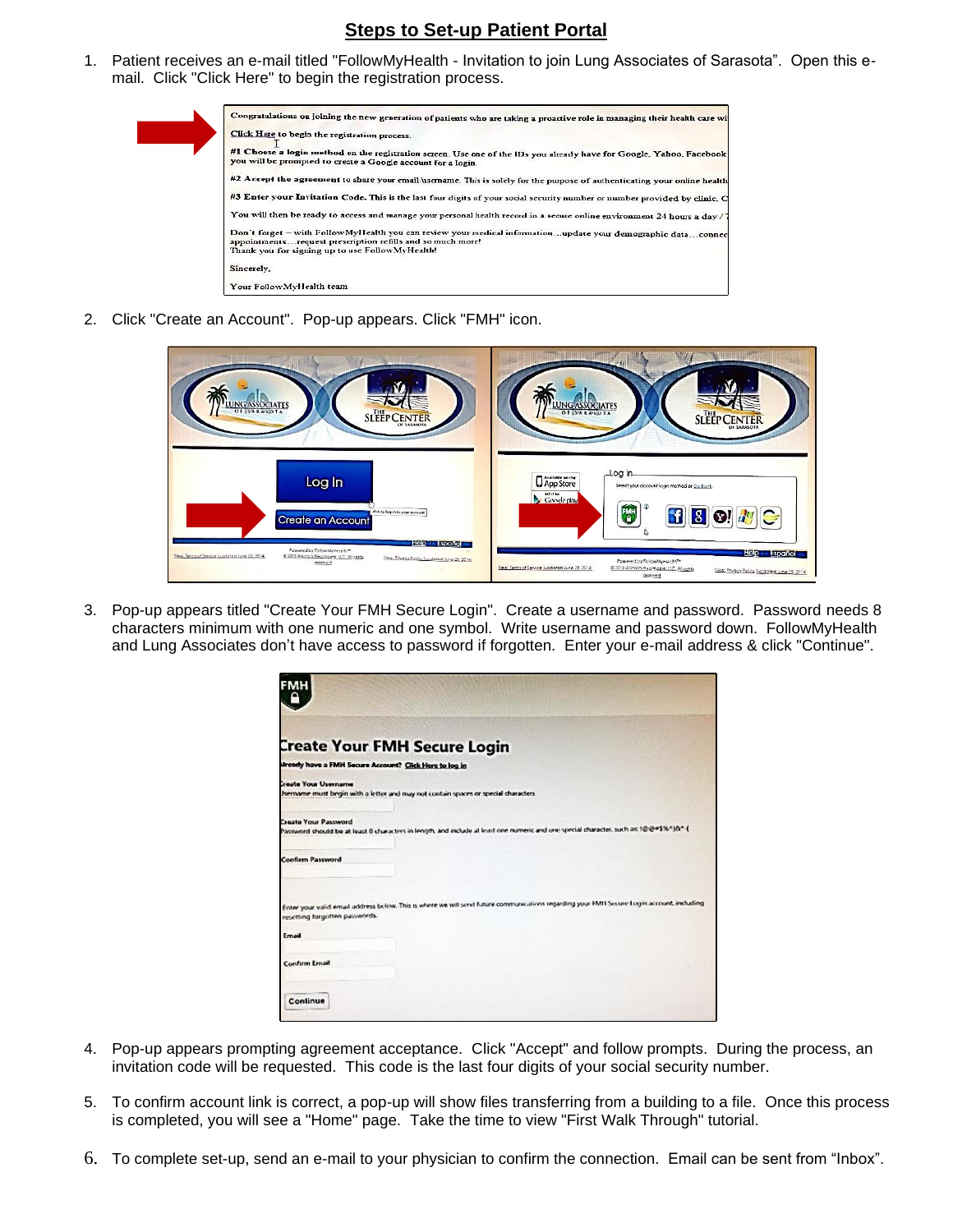#### Designation of Health Care Surrogate

| Name: |  |
|-------|--|
|-------|--|

In the event that I have been determined to be incapacitated to provide informed consent for medical treatment and surgical and diagnostic procedures, I wish to designate as my surrogate for health care decisions:

| Name:    |        |  |
|----------|--------|--|
| Address: |        |  |
| City:    | State: |  |
| Phone:   |        |  |

If my surrogate is unwilling or unable to perform his or her duties, I wish to designate as my alternate surrogate:

| Name:    |        |  |
|----------|--------|--|
| Address: |        |  |
| City:    | State: |  |
| Phone:   |        |  |

I further affirm that this designation is not being made as a condition of treatment or admission to a health care facility. I will notify and send a copy of this document to the following persons other than my surrogate, so they may know who my surrogate is.

Name: \_\_\_\_\_\_\_\_\_\_\_\_\_\_\_\_\_\_\_\_\_\_\_\_\_\_\_\_\_\_\_\_\_\_\_\_\_\_\_\_\_

Name: \_\_\_\_\_\_\_\_\_\_\_\_\_\_\_\_\_\_\_\_\_\_\_\_\_\_\_\_\_\_\_\_\_\_\_\_\_\_\_\_\_

I fully understand that this designation will permit my designee to make health care decisions and to provide, withhold, or withdraw consent on my behalf, or apply for public benefits to defray the cost of health care; and to authorize my admission to or transfer from a health care facility. Additional instructions (optional):

\_\_\_\_\_\_\_\_\_\_\_\_\_\_\_\_\_\_\_\_\_\_\_\_\_\_\_\_\_\_\_\_\_\_\_\_\_\_\_\_\_\_\_\_\_\_\_\_\_\_\_\_\_\_\_\_\_\_\_\_\_\_\_\_\_\_\_\_\_\_\_\_\_\_\_\_\_\_\_\_\_\_\_\_

|            |                                                                                          | Date: ___________________________ |  |
|------------|------------------------------------------------------------------------------------------|-----------------------------------|--|
|            |                                                                                          |                                   |  |
| Witnesses: |                                                                                          |                                   |  |
|            |                                                                                          |                                   |  |
|            |                                                                                          |                                   |  |
|            | At least one witness must not be a husband or wife or a blood relative of the principal. |                                   |  |